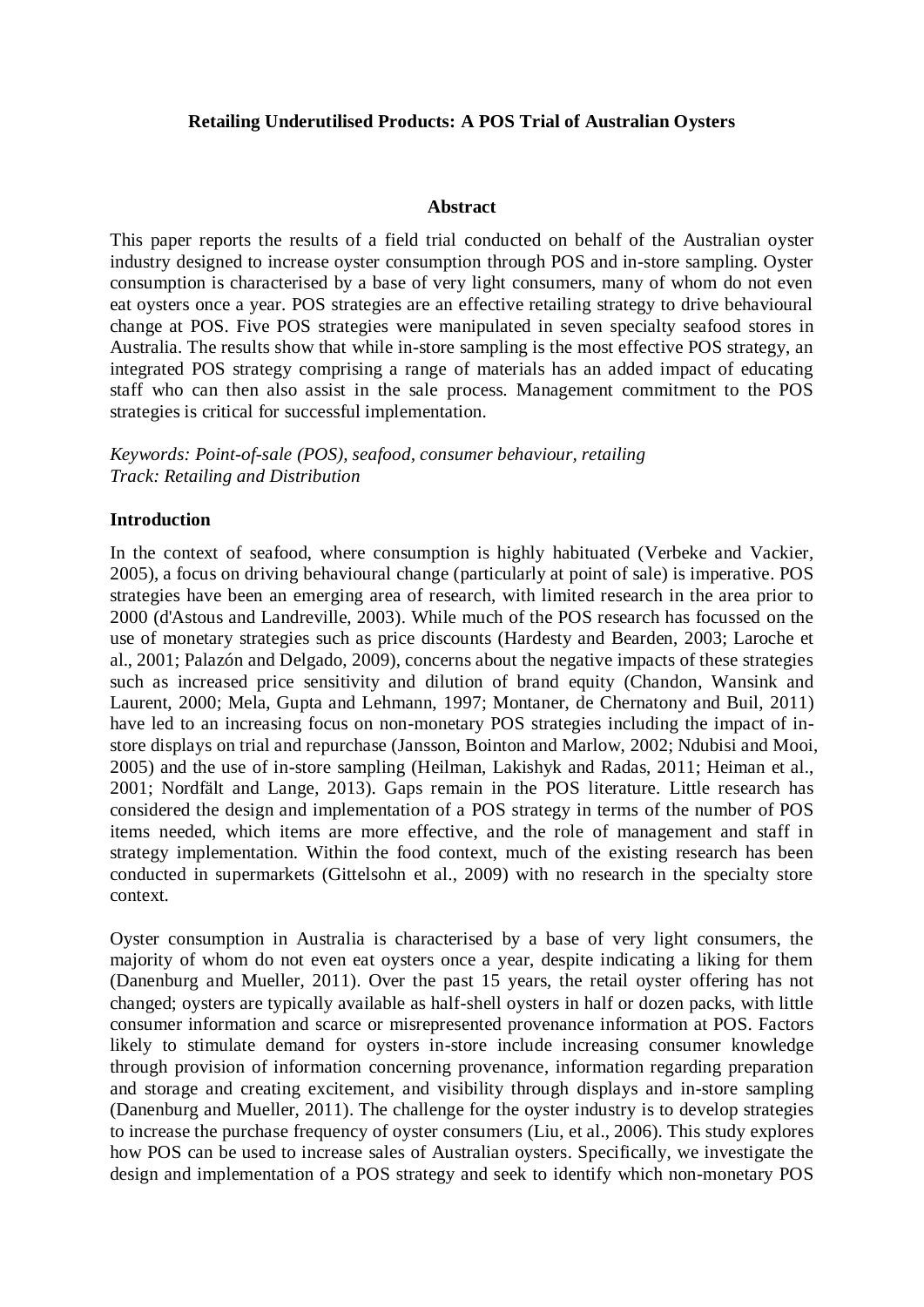strategies are most effective, and explore the role of management and staff on the POS campaign.

### **Theoretical framework**

Traditionally, POS promotions have focussed on the short term goal of maximising immediate sales through stimulating impulse purchasing, encouraging purchase of a larger than intended quantity, or reducing the repeat-purchase time (Laroche et al., 2001); with these goals being achieved mainly through monetary-based tactics. An emerging use of POS sees increasing awareness and knowledge through non-monetary tactics as a pathway to longer term behavioural change (Glanz and Yaroch, 2004). While few studies have attempted to ascertain customer preferences of POS tactics in relation to particular product categories (Banerjee, 2009), monetary-based POS tactics are considered to provide primarily utilitarian benefits such as cost savings and increased convenience resulting from reduced search time and effort. Comparatively, non-monetary POS tactics deliver hedonistic benefits such as improved self-expression, and added variety and entertainment value (Chandon, Wansink and Laurent, 2000; Palazón-Vidal and Delgado-Ballester, 2005). Utilitarian products are more likely to be influenced by monetary approaches, while hedonistic products are more likely to be influenced by both monetary and non-monetary approaches. Non-monetary approaches are deemed to align with customer-franchise and brand building objectives, as they focus on more than just price (Palazón-Vidal and Delgado-Ballester, 2005).

Oysters are perceived as a hedonistic, special occasion product (Danenburg and Mueller, 2011) and thus the goal of any POS strategy would be to stimulate more frequent purchase and longer term behavioural change. Hence, price discounting of oysters is not a suitable POS strategy, with price discounting making loyal consumers more price-sensitive (Mela, Gupta and Lehmann, 1997). Our study focusses on the use of non-monetary POS tactics, specifically focussed on encouraging longer term behavioural change and increasing the frequency of purchase of oysters.

Limited research has been conducted comparing various non-monetary POS tactics and their individual effectiveness, with one study finding that posters and signage were more effective than shelf labels (Gittelsohn at al., 2009), and another revealing that consumers preferred signage identifying nutritional values, as well as recipes and food demonstrations (Glanz and Yaroch, 2004). In relation to seafood, a study revealed that access to inspiring recipes lowers the barriers to preparing dishes at home (Blank, 2012). However, no studies have considered the optimal number or mix of POS tactics to meet the goals of both awareness and knowledge.

Studies in the popular press strongly support in-store sampling as one of the most effective POS techniques in generating trial and purchase (Brandweek, 1995; Marketing Week, 2007), with academic research confirming that sampling can be a powerful POS tool, particularly on immediate consumer purchase, although its long term effectiveness is unknown (Brandweek, 1995; Heilman, Lakishyk and Radas, 2011; Heiman, et al., 2001; Nordfält and Lange, 2013). The effectiveness of in-store sampling has been shown to be dependent on the extent to which the retailer supports the sampling with additional POS collateral such as posters and information/recipe cards. Moreover, the efficacy with which the demonstrator undertaking the sampling conveys compelling arguments and exhibits good selling skills and product knowledge is critical (Nordfält and Lange, 2013).

Both frontline employees and management play a critical role in the success of POS promotions (Marketing Week, 2007), with research estimating an average of 20% (and up to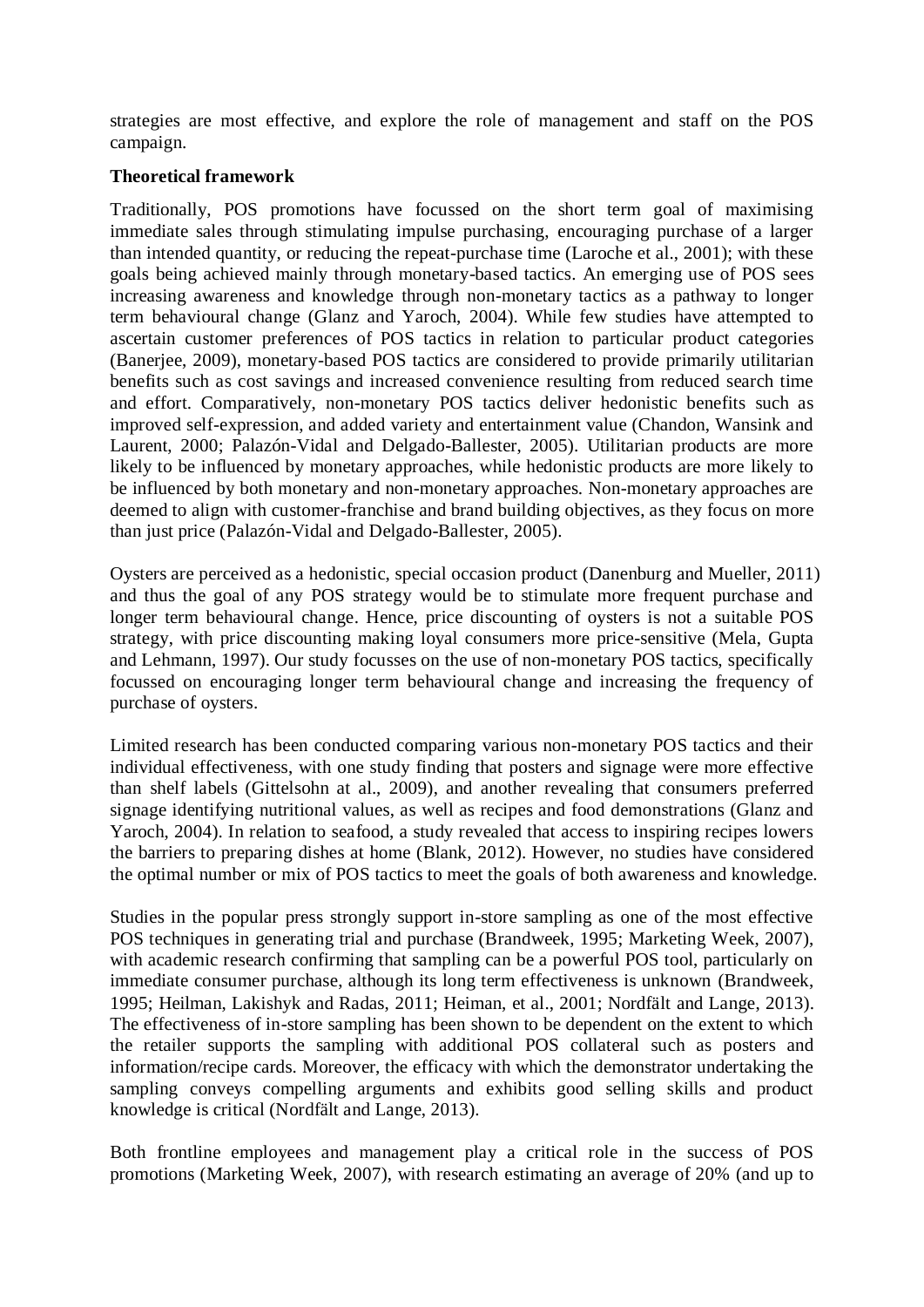50%) of POS spend is wasted through incorrect implementation (Path to Purchase Institute, 2012). If retail staff have an understanding of how POS affects sales, they can reinforce the POS campaign message (Marketing Week, 2007).

This study explores how POS can be used to encourage consumers to more frequently purchase an underutilised product (namely oysters). Literature gaps are addressed by assessing the effectiveness of individual POS collateral, exploring the number and type of POS collateral to be developed, and understanding the role of management and staff in implementing the POS campaign.

# **Method**

A field trial was designed and implemented by members of the Australian Seafood Cooperative Research Centre and the Australian oyster industry. The trial was conducted in eight specialty seafood stores (all members of the same group, with seven corporate stores and one franchise store). Specialty seafood stores were selected as they are the preferred place of purchase of Australian consumers for at-home consumption of oysters (Kow et al., 2008), with 32% of oysters sold through this type of outlet (Oysters Australia, 2011). Two of the eight stores were designated as control stores, three stores received POS collateral, while the final three stores received two three-hour in-store sampling sessions weekly for the period of the trial (16 weeks), in addition to the POS collateral. POS materials comprised: posters, stickers highlighting provenance, display units (for in-store cabinets) and recipe/information brochures. In-store sampling was undertaken by a professional fieldwork team with the schedule designed to cover peak trading times. Staff education and training materials were distributed to trial stores.

A multi-method approach to gathering evaluation data was adopted to allow triangulation of data from sources including sales data, consumers, store management and staff, as well as observations made by the research team and the in-store demonstrators. Corporate management agreed to provide sales data for all stores. A member of the research team visited each of the stores involved in the trial a minimum of four times during the trial to check that POS materials were being used correctly. In-store consumer surveys were undertaken midway through the trial. Time and cost constraints meant that consumer surveys were only administered during a single two hour period in each store. Respondents evaluated each aspect of the POS campaign in terms of awareness and impact, as well as likelihood of purchase. Surveys, of both managers and their staff, were undertaken concurrently with the consumer surveys to gain their evaluation of the impact of the POS campaign. In-store demonstrators collected evaluations on a weekly basis, including the number and profile of consumers sampling the oysters, as well as observations and anecdotal comments from consumers. A final telephone survey of managers was undertaken to validate findings from previous stages.

# **Results**

As a real world trial, this study was subject to external influences outside the control of the research team. Issues of fidelity, that is, how well the plan was implemented in-store were critical and largely outside the control of the researchers. These issues became evident before implementation commenced, with one store (designated as POS only) closed for several months at short notice due to renovations in the shopping centre in which it was located.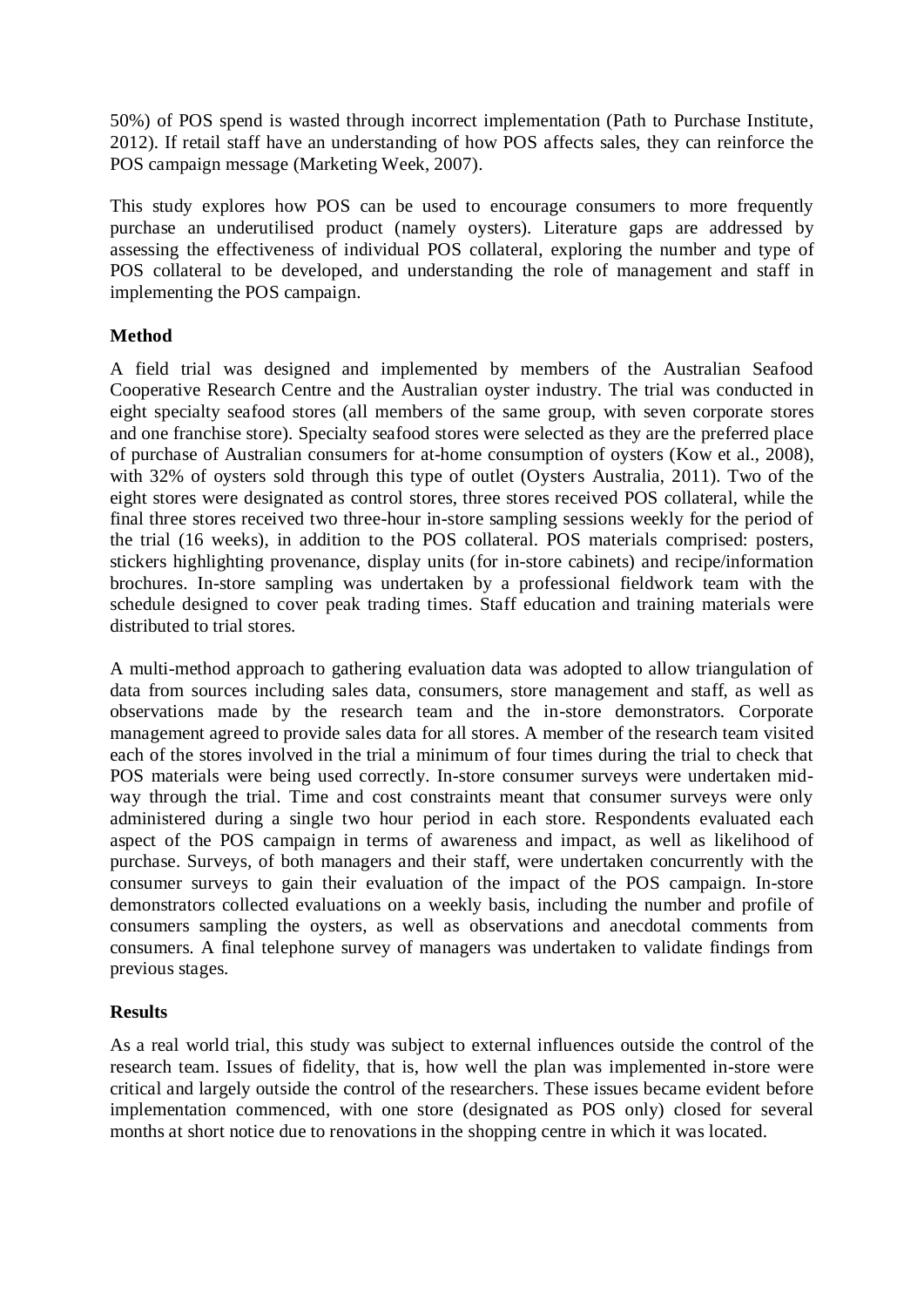**Sales data.** Sales data had to be obtained from each store manager individually. One store could not provide any data due to a computer failure and each store used different product codes with some codes not reflecting the quantity of oysters. Consequently, there were concerns about the validity of sales data provided by six of the seven stores. The exception was the franchise store, where the data appeared accurate. This store used both the POS material and in-store sampling, with sales results indicating a doubling of oysters' sales across the POS campaign as compared to the same period the previous year.

**Store visit observation.** Each store was visited regularly by a member of the research team throughout the trial. The franchise store implemented all materials as planned and undertook support activities, such as displaying posters throughout the shopping centre promoting instore sampling. This store moved the oyster display from a back corner to a centre-front position and increased the range of oyster varieties available. The positioning and use of POS varied in all other stores based on store design and management preferences. One store did not display the posters as they were not permitted by shopping centre management, while another store was unable to display the posters due to limited wall space, another used brochures only when the demonstrator was in-store, while in another store, the manager did not like the display trays so did not use them. In all cases where POS materials were not being used as planned, store management declined to comply with reasons including staff being too busy and not liking the material.

**In-store consumer surveys.** Sixty-four consumers were interviewed at the five trial stores over a two-day period. Of the POS collateral, the brochure was most noticed (19%), followed by the display trays (17%), stickers (13%) and posters (11%). In brief, all POS materials were positively perceived and had a positive impact on intention to purchase. At the three stores implementing in-store sampling, this strategy significantly out-rated all other POS activities in terms of both consumer perceptions and impact on likelihood of purchase.

**Manager and staff surveys.** Six store managers and eight staff were interviewed across the five trial stores. All staff reported the POS materials had a positive impact on consumers, with 13 of the 14 respondents reporting a significant improvement in their own knowledge and attitude towards oysters, with comments from managers including: '*My staff can now connect with customers about oysters*', '*I used to think that oysters were oysters*' and '*All of my staff are now learning how to shuck oysters*', and from staff: '*I never knew there were so many oyster flavours*'. While all POS materials were rated positively, staff varied in their preferences. In terms of the in-store sampling, one manager rated the sampling very highly, with nine other managers and staff giving positive but lower ratings. These differences reflect the performance of the demonstrators, with one demonstrator clearly outperforming the other two. Staff reported a positive impact from the demonstrations; an increase in sales was noted with new customers entering the store. On the negative side, managers noted the lack of flexibility when outsourcing the in-store sampling. While store managers had input in deciding the demonstration schedule, this reduced the flexibility to meet immediate conditions, for example, when store traffic was lower than normal due to weather conditions, the in-store demonstrations still went ahead as scheduled. Overall, the impact of managers and staff on the success of the POS campaign was stronger than originally thought. Benefits included staff being more motivated as they knew more about the product and a subsequent reduction in the frequency of staff asking store managers about oysters as the staff were more confident and better informed.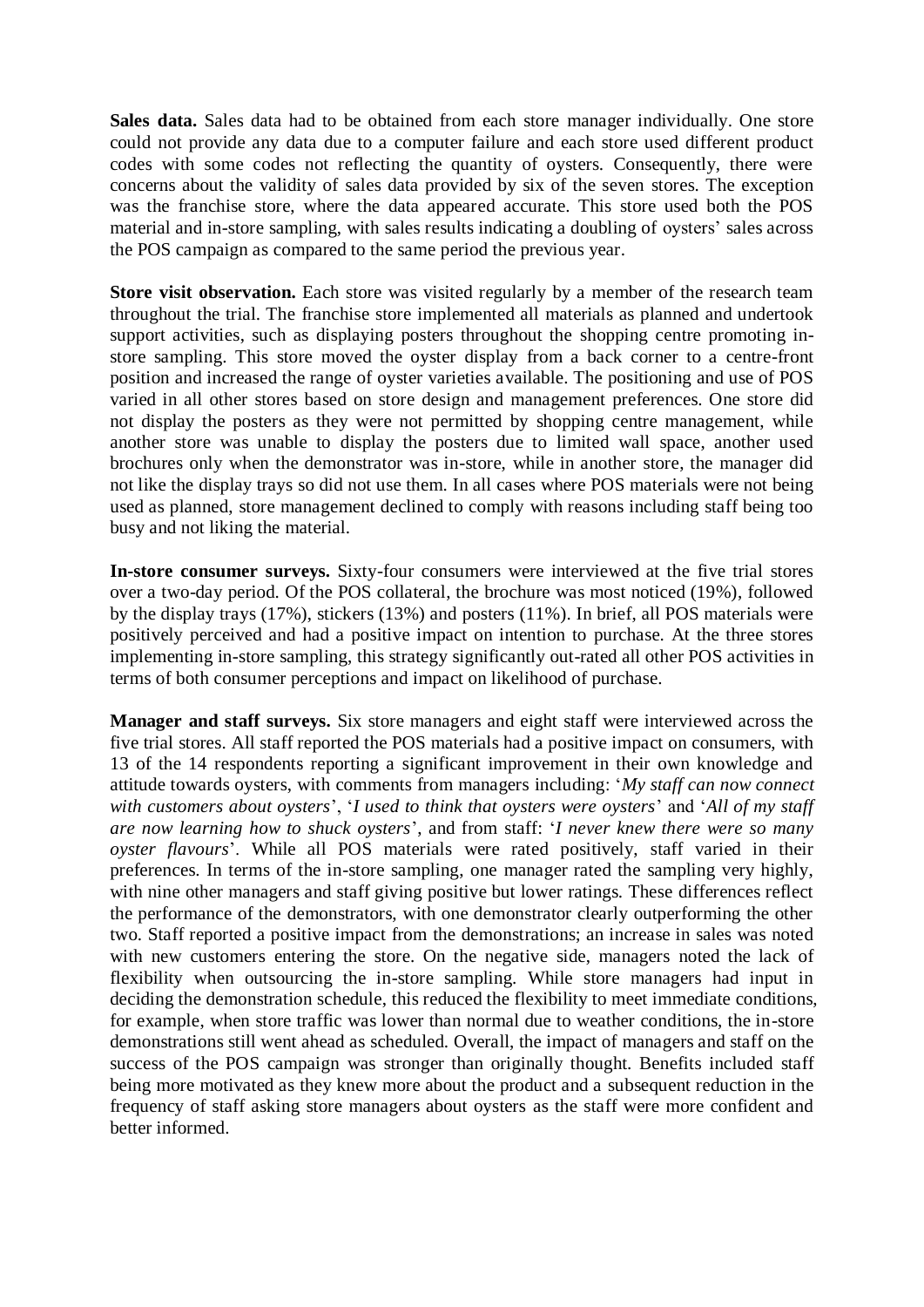**Demonstrator's reports.** Demonstrators reported weekly after each sampling session. When demonstrators were in-store, oyster sales increased significantly, although the level of increase varied by store and by demonstration period. Demonstrators reported that the majority of consumers were unaware of different oyster provenances and types. Sampling encouraged consumers to enter stores, and of the consumers who had sampled oysters on a previous occasion, 44% had returned to purchase oysters again within the trial period. Consumer comments included: '*I'm buying oysters so much more than normal because of the sampling*' and '*I'm so excited to try the oysters*'. The variability in the performance of demonstrators was evident, with one demonstrator clearly outperforming the other two.

**Final telephone interviews with managers.** Given the issues with the validity of the sales data, all store managers were telephoned on completion of the trial and asked for their opinions of the impact of the POS and in-store sampling on sales. Managers supported a positive impact ranging from 15 to 50% increase in sales, with the retail operations manager (who oversees all stores) suggesting an average 20% increase in oyster sales during the trial period.

### **Discussion**

Despite issues of fidelity and multiple data sources used, the use of in-store sampling supported by POS materials and committed management and staff clearly resulted in a significant increase in sales volume without any reduction in price or cannibalisation of other products. While still positive, the results were less clear on the impact of POS alone; being confounded by incomplete implementation of the plan and lower levels of management and staff commitment. In line with previous research, in-store sampling was clearly the most effective POS strategy (Heilman, Lakishyk and Radas, 2011). The importance of the in-store demonstrator was clear with management feedback, in-store observation, and sales data supporting the variability between the demonstrators, with one demonstrator outperforming the other two. The ability of the demonstrator also appeared to impact post sample purchase incidence, further highlighting the importance of having the right person performing demonstrations.

In terms of the four items of POS materials, while all received positive feedback, the display trays and the brochures appeared to promote higher awareness and knowledge than the posters and stickers. None of the items were used consistently across the five stores and there appeared to be some variation in what materials worked best in each store. This highlights the benefits of a mix of materials to accommodate the range of contexts in which they will be used. Results supported that management commitment was a key factor behind the strong performance of the franchise store, with the franchise owner actively managing the store. All other stores were run by non-owner managers. Commitment to the trial was also noted as important during the consumer and staff surveys carried out during the trial. Two stores were highly supportive and committed to the trial; the franchise store and the store with the outstanding demonstrator. The other three managers, while supportive, showed significantly less commitment.

### **Conclusions and implications**

This study evaluated the implementation of a POS strategy in the context of an underutilised product, oysters, in the setting of speciality seafood stores. Theoretically, key learnings included the key role of store managers and staff in ensuring successful outcomes of a POS strategy. This study explored issues around the effectiveness of individual components of a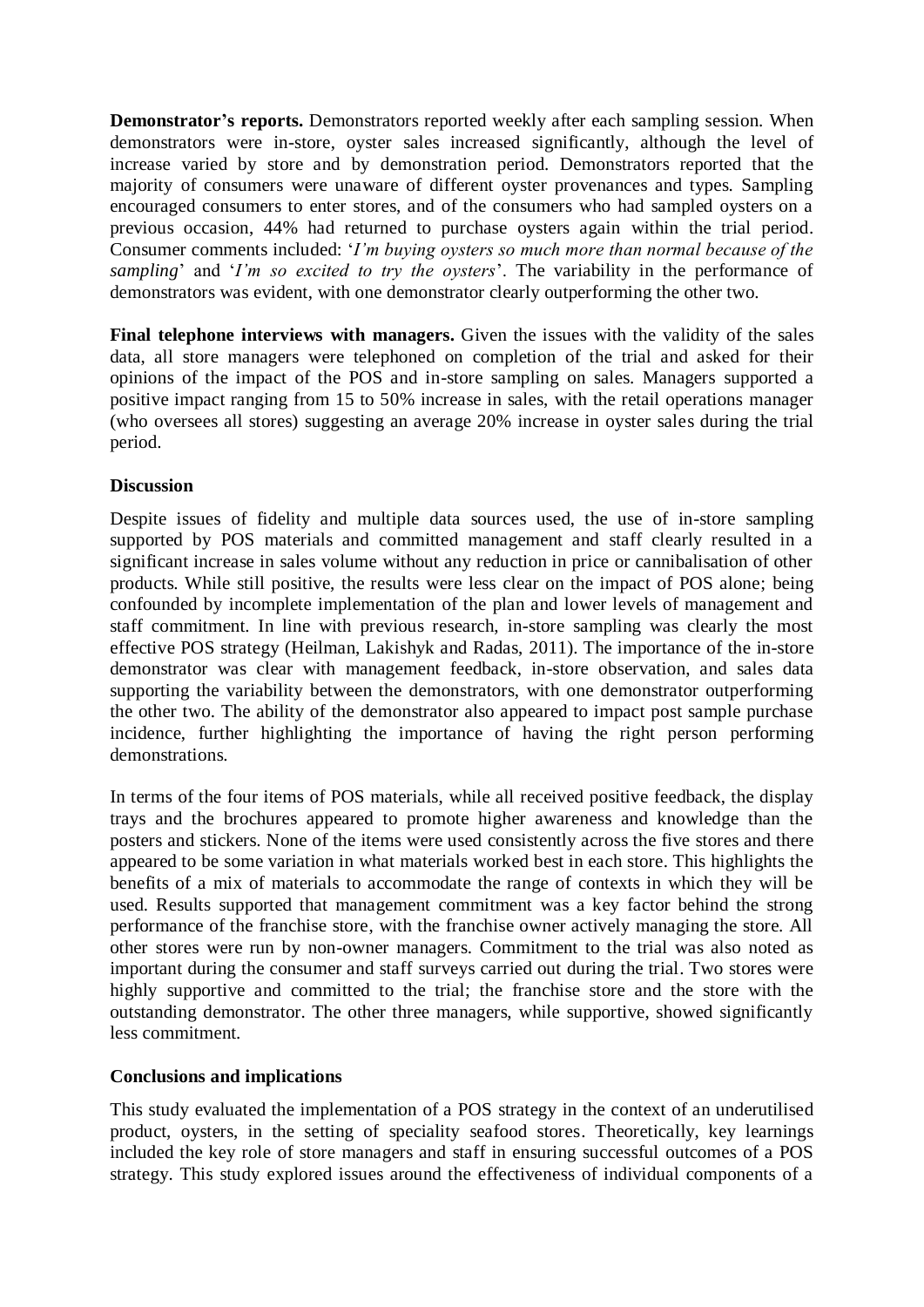POS strategy and the role of in-store sampling. Practically, the study has implications – including supporting the role of in-store sampling, the importance of upskilling staff in terms of product knowledge, and the importance of management commitment. The study highlights the need to produce a variety of POS materials to accommodate the range of physical layouts of speciality stores (as compared to the more standard requirements of supermarkets). Specifically in relation to in-store sampling, the key role of the demonstrator was highlighted. A good demonstrator needs a combination of personal selling skills and product knowledge to be successful. Smaller speciality stores would also benefit from the flexibility of not being locked into a schedule of out-sourced demonstrations. While this study provides insights into key success factors when implementing a POS strategy, it is not without limitations that lend themselves to future research. This study considered one underutilised food product, oysters, in the setting of speciality retail stores. Given the goal of promoting a longer term change in purchase behaviour, the study did not gather data outside of the 16 week trial period. Finally, issues around the difficulty in attaining fidelity in real world research and subsequent impacts on reliability need to be considered and planned for when designing further field experiments.

# **List of references**

Banerjee, S. (2009). Effect of product category on promotional choice: comparative study of discounts and freebies. *Management Research News*, 32(2), 120–131.

Blank, C. (2012). Seafood Source, Seafood News Foodservice & Retail. Available at: [http://www.seafoodsource.com/news/foodservice-retail/road-to-brussels-anova-bridges](http://www.seafoodsource.com/news/foodservice-retail/road-to-brussels-anova-bridges-information-gap)[information-gap](http://www.seafoodsource.com/news/foodservice-retail/road-to-brussels-anova-bridges-information-gap)

Brandweek (1995). Free for all; there's a lot of good ways to get the word - and your product out there: A new look at the power of product sampling. *Brandweek*, 36(11), 5–9.

Chandon, P., Wansink, B., & Laurent, G. (2000). A benefit congruency framework of sales promotion effectiveness. *Journal of Marketing*, 64(4), 65–81.

d'Astous, A., & Landreville, V. (2003). An experimental investigation of factors affecting consumers' perceptions of sales promotions. *European Journal of Marketing*, 37(11/12), 1746–1761.

Danenberg, N., & Mueller, S. (2011). 'Omnibus Consumer Research Findings - Wave 2', Omnibus Study, Ehrenberg-Bass Institute for Marketing Science, University of South Australia, Australian Seafood CRC, Adelaide. Available at: [http://www.seafoodcrc.com/components](http://www.seafoodcrc.com/components/com_virtuemart/attachments/2011%20Omnibus%20Wave%202%20Report.pdf)

[/com\\_virtuemart/attachments/2011%20Omnibus%20Wave%202%20Report.pdf](http://www.seafoodcrc.com/components/com_virtuemart/attachments/2011%20Omnibus%20Wave%202%20Report.pdf)

Gittelsohn, J., Suratkar, S., Song, H-J., Sacher, S., Rajan, R., Rasooly, I. R., Bednarek, E., Sharma, S., & Anliker, J. A. (2009). Process evaluation of Baltimore health stores: a pilot intervention program with supermarkets and corner stores in Baltimore City. *Health Promotion Practice*, 11(5), 723–732.

Glanz, M. P. H., & Yaroch, A. L. (2004). Strategies for increasing fruit and vegetable intake in grocery stores and communities: policy, pricing, and environmental change. *Preventative Medicine*, 39(2), 75–80.

Hardesty, D. M., & Bearden, W. O. (2003). Consumer evaluations of different promotion types and price presentations: the moderating role of promotional benefit level. *Journal of Retailing*, 79(1), 17–25.